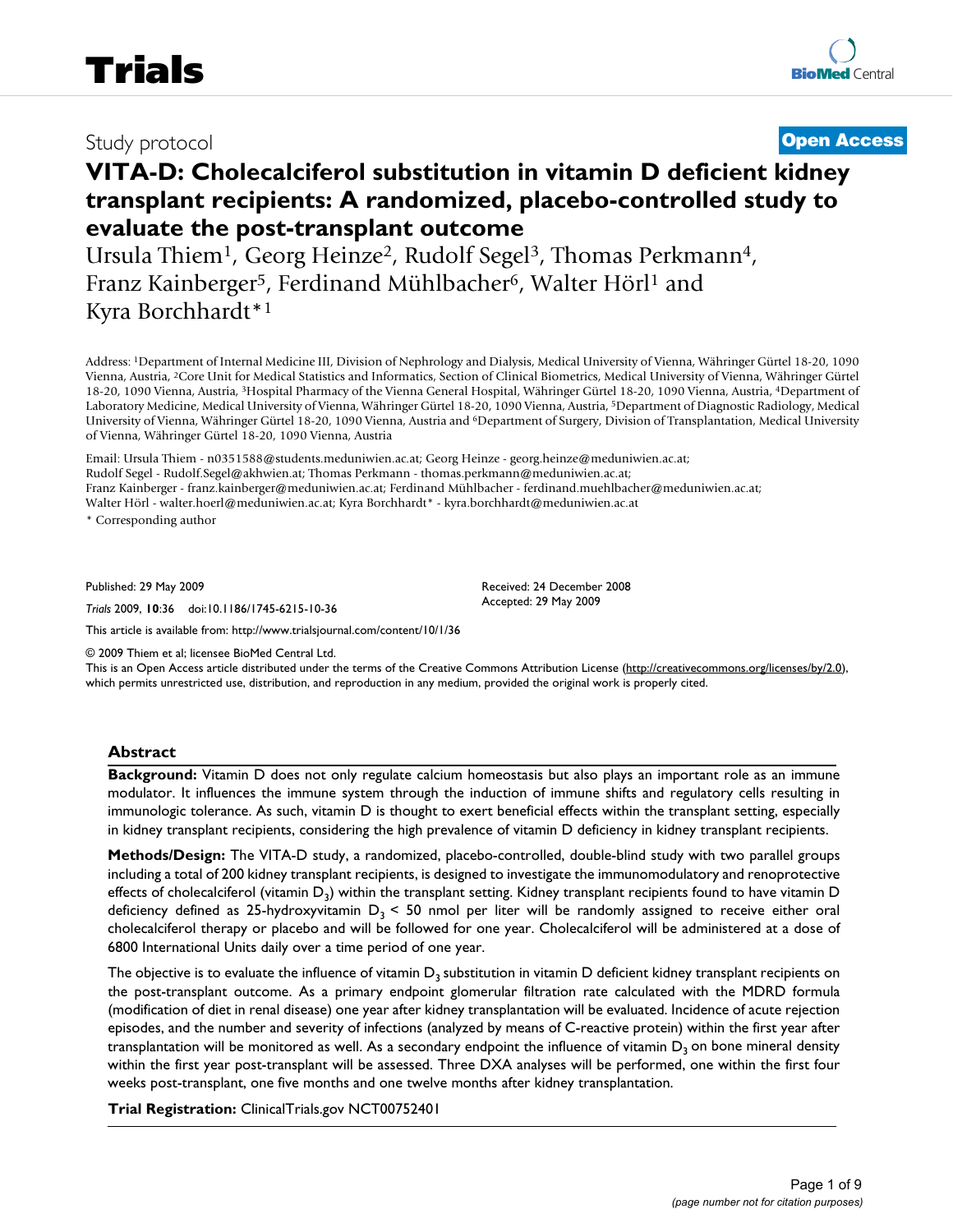#### **Background**

#### *Vitamin D and vitamin D deficiency*

Vitamin D is a steroid hormone important for the regulation of calcium homeostasis and bone metabolism. There are two ways of obtaining vitamin D, either from the diet or by cutaneous production. Exposure of the skin to ultraviolet light induces the conversion of 7-dehydrocholesterol to previtamin  $D_3$  which then spontaneously isomerizes to vitamin  $D_3$  (cholecalciferol). Two hydroxylation steps in the metabolic activation of vitamin  $D_3$  are necessary to convert it into its physiologically active form 1,25-dihydroxyvitamin  $D_3$  [calcitriol; 1,25(OH)<sub>2</sub>D<sub>3</sub>]. Vitamin  $D_3$  is first hydroxylated in the liver to 25-hydroxyvitamin  $D_3$  [calcidiol, 25(OH) $D_3$ ] and subsequently converted to 1,25-dihydroxyvitamin  $D_3$  by 1 $\alpha$ -hydroxylase in the kidney [\[1\]](#page-7-0).

25-hydroxyvitamin  $D_3$  is considered the most reliable indicator of vitamin D status as it reflects an individual's dietary intake of vitamin D on the one hand and the endogenous production in the skin on the other hand [[2](#page-7-1)]. However, endogenous synthesis of vitamin  $D_3$  is more important to achieve adequate body stores than dietary intake due to the fact that vitamin D is found in a limited variety of foods, mainly oily fish. Casual exposure to sunlight supplies about 90% of the vitamin D requirement for most people [[3](#page-7-2)].

Especially, the elderly and chronically ill are at high risk to develop vitamin D deficiency due to poor dietary vitamin D intake on the one hand and their often modest outdoor activities and the lack of exposure to sunlight on the other hand [[4](#page-7-3),[5](#page-7-4)]. Moreover, the capacity of human skin to produce vitamin  $D_3$  decreases in elderly subjects compared to younger adults [[3\]](#page-7-2). In a hospital setting, Thomas et al. reported 57% of hospitalized patients to be vitamin D deficient defined as 25-hydroxyvitamin  $D_3 \leq 37$  nmol per liter [[4](#page-7-3)].

Accordingly, a high prevalence of vitamin D deficiency was found in predialysis patients with moderate and severe chronic kidney disease as well as in patients undergoing hemodialysis [[6](#page-7-5),[7](#page-7-6)]. Analyses of pretransplant 25 hydroxyvitamin  $D_3$  levels showed that only about 15% of kidney transplant recipients have adequate vitamin D levels at the time of transplantation [\[8](#page-7-7)[,9\]](#page-7-8). After kidney transplantation vitamin D deficiency remains a common problem as kidney transplant recipients are advised to avoid direct sun exposure because of the high risk of skin cancer due to immunosuppressive therapy [\[10\]](#page-7-9). Considering the fact that also dietary calcium and vitamin D intakes are often inadequate in kidney transplant recipients [[11\]](#page-7-10) they are at especially high risk to develop vitamin D deficiency. Querings et al. analyzed serum 25hydroxyvitamin  $D_3$  levels in 31 kidney transplant recipients who all protected themselves from sun exposure compared with an age- and gender-matched control group at the end of winter. Serum 25-hydroxyvitamin  $D_3$ levels were significantly lower in kidney transplant recipients compared with controls, with 10 out of 31 having undetectable serum 25-hydroxyvitamin  $D_3$  levels [\[12](#page-7-11)]. For long term kidney transplant recipients Stavroulopoulos et al. reported vitamin D insufficiency (40–75 nmol per liter) to be present in 43%, deficiency (12–39 nmol per liter) in 46% and severe deficiency (< 12 nmol per liter) in 5% [\[13\]](#page-7-12).

#### *Substitution of vitamin D deficiency*

Considering the high prevalence of vitamin D deficiency in kidney transplant recipients the investigation of vitamin D substitution is of particular interest and relevance to renal transplant patients.

Chronic kidney disease is accompanied by decreased production of the active form of vitamin D, 1,25-dihydroxyvitamin  $D_{3}$ , due to a reduction in renal parenchyma leading to decreased 1α-hydroxylase available for converting 25-hydroxyvitamin  $D_3$ . Therefore, active vitamin D supplements have effectively been used in order to maintain calcium homeostasis and to decrease the risk of hyperparathyroidism in patients with chronic kidney disease.

However, it is still important to correct calcidiol deficiency as 25-hydroxyvitamin  $D_3$  serves as a substrate for  $1\alpha$ -hydroxylase not only in the kidney but also in several extra renal tissues. For instance, there is evidence that immune cells express 1α-hydroxylase and are therefore able to synthesize active vitamin D locally. Thus, these tissues are dependent on adequate 25-hydroxyvitamin  $D_3$ substrate for adequate local 1,25-dihydroxyvitamin  $D_3$ production [\[14](#page-7-13)].

As such, vitamin D is thought to be a potent immune modulator.

#### *Immunomodulatory properties of vitamin D*

Besides its classical actions in calcium homeostasis and bone metabolism vitamin D plays an important role in the immune system [\[15](#page-7-14),[16\]](#page-7-15). Due to its potential to modulate the immune response vitamin D is thought to have beneficial effects within the transplant setting. Calcitriol was shown to improve graft function and graft survival in different models of transplantation and it is also assumed to lead to less acute rejection episodes [\[17\]](#page-7-16). Data relating infections to vitamin D status are sparse. There is some evidence that low 25-hydroxyvitamin  $D_3$  levels are associated with an increased risk of infections [[18](#page-7-17)[,19](#page-7-18)].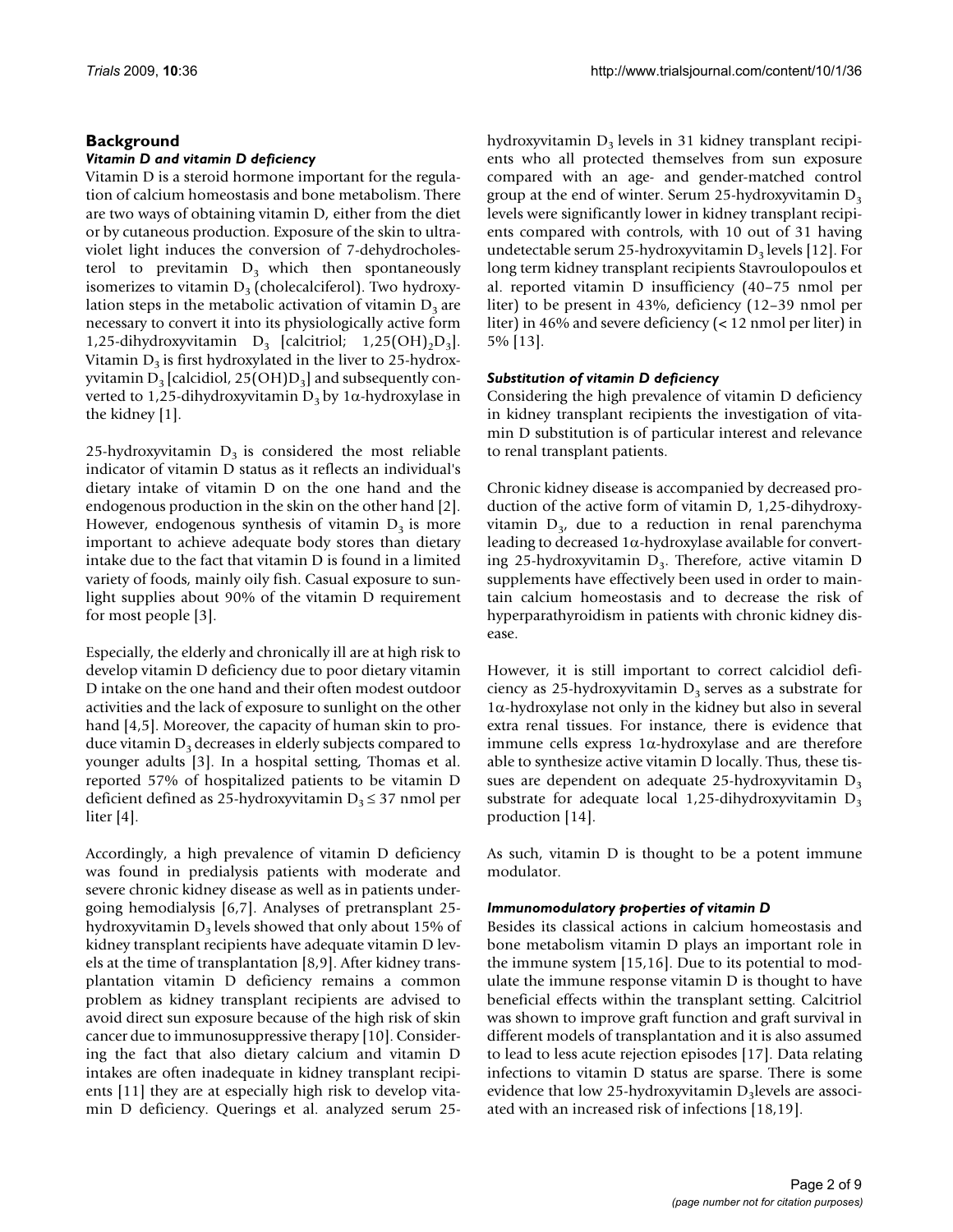Calcitriol acts as an inhibitor of the adaptive immune system with T-lymphocytes and antigen-presenting cells as key targets [[20\]](#page-7-19). On the one hand 1,25-dihydroxyvitamin  $D_3$  is able to shift the T-cell response towards a T-helper 2 phenotype which is considered to be protective in transplantation [[21](#page-7-20)] and on the other hand it induces dendritic cells with tolerogenic properties resulting in T-cell hyporesponsiveness. This means that dendritic cells modulated by 1,25-dihydroxyvitamin  $D_3$  are able to inhibit T-cell proliferation and their cytokine production (e.g. Interferon-γ), thus, inducing regulatory T-cells with suppressive activity rather than effector T-cells [\[22](#page-7-21)[,23](#page-7-22)]. These effects are not limited to in vitro experiments, but could also be demonstrated in models of allograft rejection [[24](#page-7-23),[25\]](#page-7-24).

In clinical trials, a beneficial impact of calcitriol administration in kidney transplant recipients on graft function, overall graft survival and incidence of acute rejection episodes was demonstrated [\[26-](#page-7-25)[29\]](#page-7-26). However, these studies are retrospective studies that do not provide definitive evidence of the assumed beneficial immunological effects. In a small prospective study Ardalan et al. investigated the effect of calcitriol started in the donor six days before donation and continued in recipient side for six months after transplantation. Expansion of CD4+ CD25+ regulatory T-cells was observed in the recipients [[30\]](#page-7-27) providing strong evidence for the immunomodulatory properties of active vitamin D in kidney transplant recipients.

#### *Renoprotective properties of vitamin D*

In several studies beneficial effects of active vitamin D on progression of chronic kidney disease were documented, either by interfering with the transforming growth factor beta 1 (TGF-β1) signaling pathways or with the reninangiotensin-aldosterone system, both considered to be important modulators of the progression of renal insufficiency [\[31](#page-7-28),[32](#page-7-29)].

1,25-dihydroxyvitamin  $D_3$  was shown to function as a negative regulator of the renin-angiotensin system in animals [\[33\]](#page-7-30). Recently, Freundlich et al. demonstrated that paricalcitol, a calcitriol analog, leads to a reduction in mRNA levels and protein expression of angiotensinogen, renin, and renin receptor in the 5/6 nephrectomized rat model of kidney disease resulting in less glomerular and tubulointerstitial damage, hypertension and proteinuria [[34](#page-7-31)].

In diverse rat models of kidney disease 1,25-dihydroxyvitamin  $D_3$  was reported to attenuate the development of glomerulosclerosis and progression of albuminuria accompanied by a lower expression of TGF-β1 in the kidney [\[35](#page-7-32)[,36](#page-7-33)].

Furthermore, the podocyte was identified as an important target for the action of 1,25-dihydroxyvitamin  $D_3$ . Calcitriol reduces podocyte loss and changes of podocyte foot process structure leading to a decreased albumin excretion [[37](#page-7-34),[38\]](#page-7-35).

A recent clinical trial indicated that paricalcitol reduces proteinuria in patients with chronic kidney disease. Agarwal et al. analyzed the effect of paricalcitol on proteinuria in 195 chronic kidney disease patients stage 3 and 4 compared to placebo. After six months 51% of the paricalcitol treated subjects compared to 25% of the placebo treated subjects were found to have a reduction in proteinuria independent from the use of inhibitors of the renin-angiotensin-aldosterone system [[39\]](#page-8-0).

TGF-β1 is furthermore considered to play an important role in the development of chronic allograft nephropathy. Chronic allograft nephropathy is characterized by interstitial fibrosis and glomerulosclerosis and frequently leads to late allograft loss in kidney transplantation [\[40](#page-8-1)]. There is evidence that calcitriol interferes with TGF-β1 mediated gene and protein expression and therefore influences the effects of TGF-β1 in chronic allograft nephropathy [\[41](#page-8-2)]. Hullett et al. investigated the efficacy of active vitamin D as monotherapy to prolong allograft survival and preserve renal function in a rat model of chronic allograft nephropathy. 1,25-dihydroxyvitamin  $D_3$  not only was reported to prolong graft survival but also to prevent histological changes typically found in chronic allograft nephropathy by altering TGF-β1 and matrix regulating molecules [\[42](#page-8-3)]. In clinical studies, patients with chronic allograft nephropathy were significantly linked with persistently higher plasma TGF-β1 levels [[43\]](#page-8-4).

1,25-dihydroxyvitamin  $D_3$  obviously has an impact on innate and adaptive immunity, both responsible for acute rejection and chronic allograft nephropathy which is often observed to start only a few months after kidney transplantation.

## **Methods**

### *Objectives*

The proposed study is designed to evaluate whether cholecalciferol substitution in vitamin D deficient kidney transplant recipients has beneficial effects upon the posttransplant outcome compared to placebo. As a primary outcome we will evaluate the impact of cholecalciferol on

- graft function (analyzed using glomerular filtration rate calculated with the MDRD formula as well as albuminuria) one year after kidney transplantation

- the incidence of acute rejection episodes within the first year after kidney transplantation, and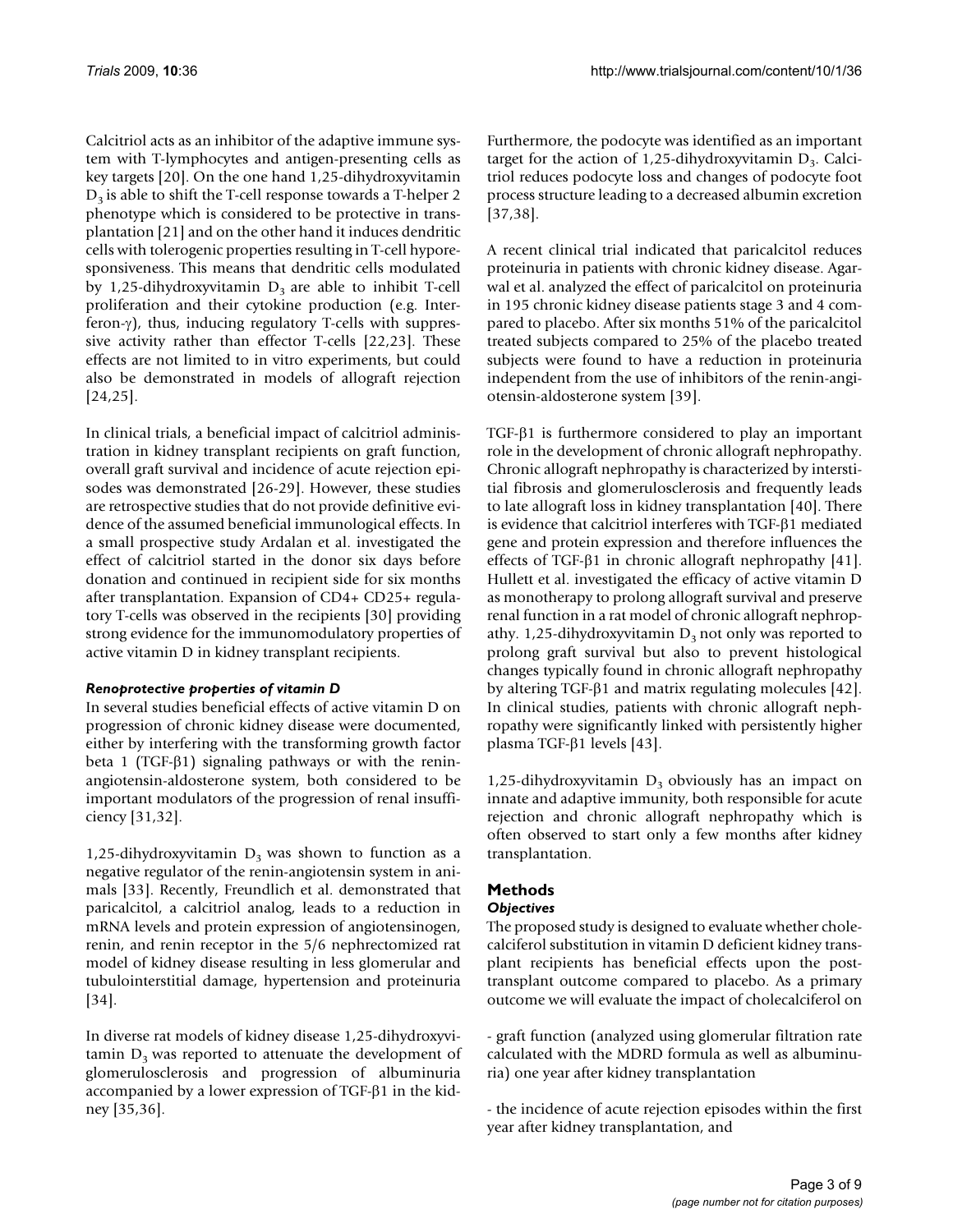- the frequency and severity (analyzed by means of C-reactive protein levels) of infections within the first year after kidney transplantation.

As a secondary objective we will assess whether cholecalciferol substitution influences the common decline of bone mineral density within the first year after kidney transplantation [[44\]](#page-8-5) analyzed by means of absolute bone mineral density  $(g/cm<sup>2</sup>)$ .

Moreover, courses of calcium levels will be observed in order to assess the safety of cholecalciferol administration at 6800 International Units (IU).

#### *Study design and setting*

The VITA-D study is a single-center, randomized, placebocontrolled parallel group study with blinding of patients, study staff, and outcome assessors. Patient recruitment, kidney transplants, postoperative care, and follow-up are conducted at the Medical University of Vienna. The study is planned to start in January 2009. There are about 150 kidney transplants performed annually at the Medical University of Vienna. Approximately 30% of all kidney transplant recipients are expected to be vitamin D deficient defined as 25-hydroxyvitamin  $D_3 < 50$  nmol per liter. In case there are less than 60 subjects included in the trial after one year it is intended to recruit two other transplant centers.

#### *Study population and sample size*

The study sample will consist of 200 kidney transplant recipients found to be vitamin D deficient (25-hydroxyvitamin  $D_3$  < 50 nmol per liter) with 100 subjects in each study group. Inclusion and exclusion criteria are detailed in the Appendix. The recruitment phase will last approximately four years with a follow-up period of one year for each subject. A flowchart of the VITA-D study is shown in Figure [1](#page-4-0). The sample size calculation was performed according to the following assumptions: Based on the Vienna General Hospital database we concluded that the mean serum creatinine level one year after transplantation is  $x_1 = 1.9$  mg per deciliter with sigma, the common standard deviation, estimated to be  $σ = 0.5$ . An expert panel evaluated that a difference in serum creatinine levels of 0,2 mg per deciliter would represent a significant clinical improvement for the patient. Assuming that  $α = 0.05$  and the power = 0.80 a sample size of 99 for each sample was calculated.

#### *Randomization and blinding*

If all inclusion and none of the exclusion criteria are met and informed consent has been obtained kidney transplant recipients will be included in the study and allocated a randomization number according to a randomization list. Thus, the participant will be randomly allocated to one of the two treatment arms. The random allocation sequence will be computer-generated using the Randomizer for Clinical Trials 1.7.0 developed at the Institute for Medical Informatics, Statistics and Documentation, Medical University of Graz, Austria. Block randomization will be used in order to prevent imbalanced treatment group sizes. We will use blocks of six to which the two treatment modalities will be randomly allocated in the ratio 1:1. To ensure homogenous treatment groups randomization is stratified by 25-hydroxyvitamin  $D_3$  levels, with one sub-stratum of kidney transplant recipients found to have 25-hydroxyvitamin  $D_3$  levels between 25 and 50 nmol per liter and another of kidney transplant recipients with 25-hydroxyvitamin  $D_3$  levels below 25 nmol per liter.

Participants, investigators, and outcome assessors will be blinded to the allocated treatment. Blinding will be ensured by the use of investigational products that are identical in packaging, labeling, appearance, smell, and taste. Unblinding will only occur in case of emergency and at the conclusion of the study. In most cases, however, discontinuing the treatment should be sufficient without the need for unblinding. Access to the randomization list is restricted to the pharmacist involved in the study and a research assistant.

#### *Study intervention*

Kidney transplant recipients found to have 25-hydroxyvi $t_{\text{a}}$  tamin D<sub>3</sub> levels below 50 nmol per liter and who fulfill all of the inclusion and none of the exclusion criteria will be randomized to receive either oral cholecalciferol therapy (Oleovit<sup>®</sup> D<sub>3</sub>-drops) or a placebo solution. Treatment starts on day five after kidney transplantation. Cholecalciferol will be administered at a dose of 6800 IU daily over a time period of one year.

The only adverse drug reaction caused by vitamin  $D_3$  that may occur is the rise in blood levels of calcium. In case of hypercalcemia the dose can be reduced immediately as serum calcium levels are monitored routinely at close intervals (daily within the postoperative hospitalization, i.e. between two and four weeks on average, thereafter weekly until the fourth month after transplantation, and subsequently every two to four weeks depending on posttransplant complications). At serum calcium levels > 2,65 mmol per liter vitamin  $D_3$  administration will be reduced to 3600 IU per day. If calcium levels persist above 2,85 mmol per liter over a period of four weeks vitamin  $D_3$ administration will be discontinued and restarted when serum calcium levels declined to  $\leq 2.65$  mmol per liter with only 3600 International Units per day. If calcium levels remain high this may be attributed to a persistent or transient hypercalcemia due to hyperparathyroidism as transient hypercalcemia is observed in 20–50% in kidney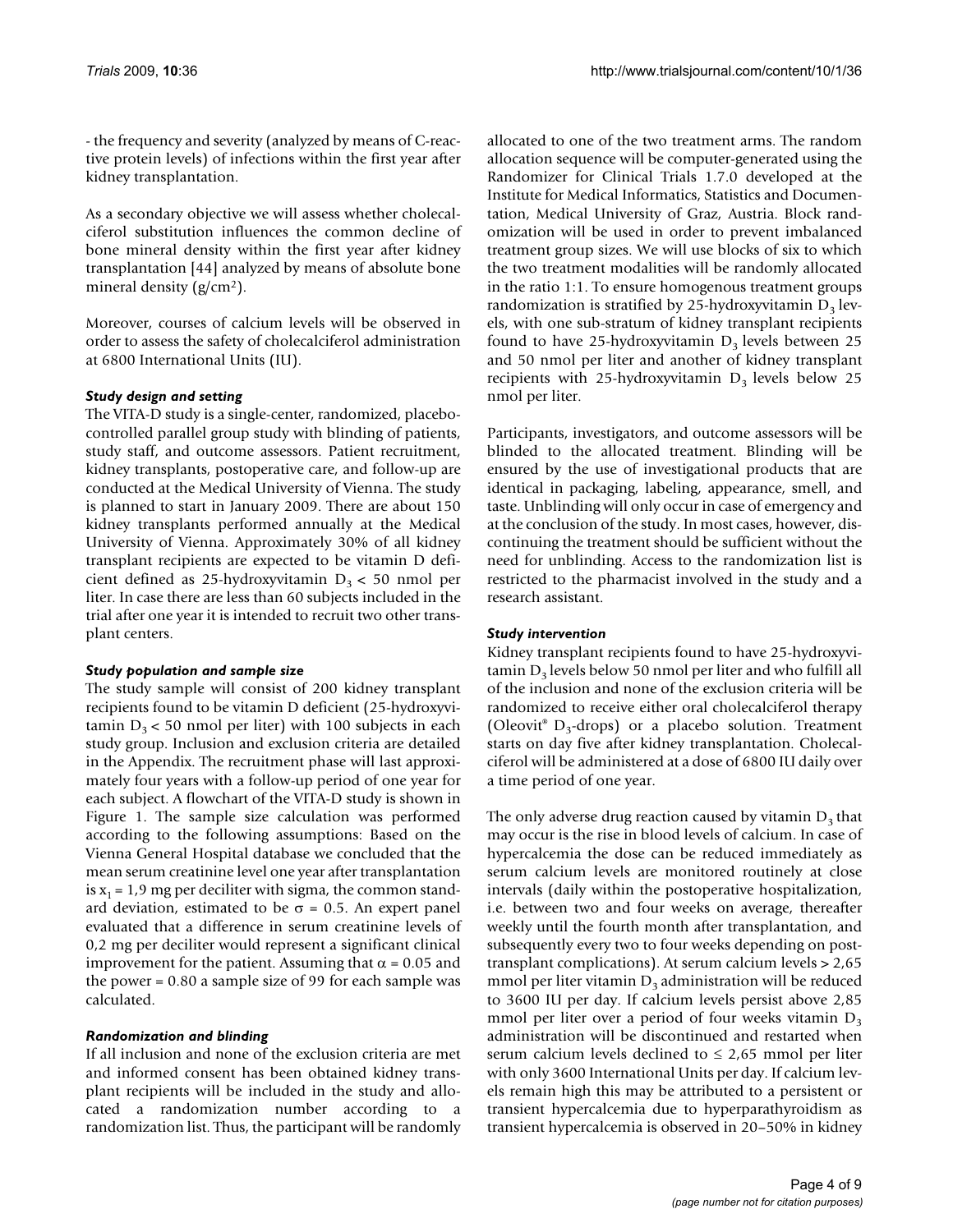<span id="page-4-0"></span>

**Flowchart of the VITA-D study**.

transplant recipients. Thus, the subject will be tested with ultrasound and 99mTc-methoxyisobutyl isonitrile (MIBI) scan. However, these subjects will not be excluded from the study.

#### *Concomitant medication*

Prior to kidney transplantation the administration of all active vitamin D supplements which are prescribed to almost all patients on dialysis will be discontinued.

Most kidney transplant recipients are administered a triple immunosuppressive therapy consisting of either mycophenolatmofetil or mycophenolat-natrium, tacrolimus, and prednisone. Steroid boli, monoclonal, and polyclonal antibodies are administered to treat acute rejection episodes.

#### *Study procedures*

#### *Day 0*

Prior to transplantation patients will be recruited from the acute dialysis ward. There, and previous to kidney transplantation, blood samples will be taken of all kidney transplant candidates as a matter of routine, including a blood sample for 25-hydroxyvitamin  $D_3$  analyses.

#### *Day 1–5*

If a kidney transplant recipient is found to have 25 hydroxyvitamin  $D_3$  levels below 50 nmol per liter information about the VITA-D study, its purpose, putative benefits, and possible risks will be given to the patient and he/ she will be invited to participate in the trial. All subjects will be informed that the participation in the trial is voluntary and that the subject may refuse to participate or withdraw from the trial at any time without giving reasons, without loss of benefits. Kidney transplant recipients who do not agree to participate in the study will receive standard care.

Demographic and baseline data will be collected of all participants within the first five days after transplantation (gender, age, body mass index, cause of end stage renal disease, mode of renal replacement therapy, duration on dialysis).

#### *Day 5*

Kidney transplant recipients who agreed to participate in the study will be randomized to receive either oral vitamin  $D_3$  therapy or placebo.

#### *Treatment in hospital*

Kidney transplant recipients are treated in hospital between two and four weeks on average. Within this time period blood samples are taken daily as a matter of routine, including analyses of serum creatinine, C-reactive protein levels and calcium levels.

The first DXA (dual energy X-ray absorptiometry) analysis will be performed within the first four weeks after transplantation depending on postoperative complications. However, we aim at performing it within the first two weeks.

#### *Outpatient treatment*

After discharge kidney transplant recipients are seen once a week within the first four months after transplantation and are thereafter scheduled for visits every two to four weeks within the first year after transplantation. Blood samples are taken at every visit at the nephrological outpatient department.

#### *Week 16*

25-hydroxyvitamin  $D_3$  levels will be analyzed in order to check the response to treatment. In addition, eating habits and lifestyle (sun exposure, outdoor activities, and clothing) will be evaluated by means of a questionnaire.

#### *After 5 months*

The second DXA analysis will be performed.

#### *After 12 months*

The third DXA analysis will be performed.

A summary of all study procedures is shown in Figure [2.](#page-6-0)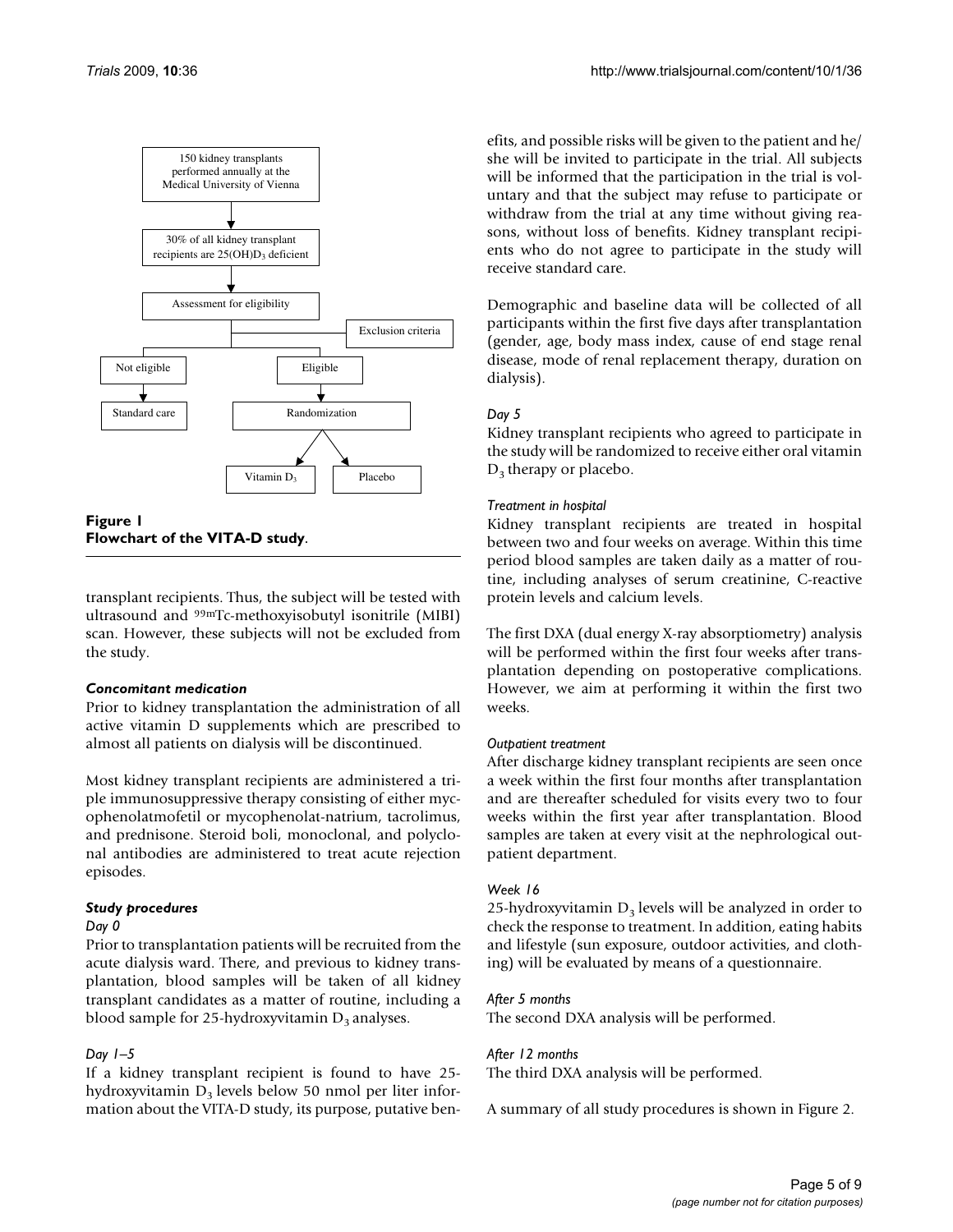#### *Statistical analysis*

Baseline data will be expressed as mean values ± standard deviation for symmetrically distributed continuous variables, as median and 25th and 75th percentiles for asymmetrically distributed continuous variables, and as absolute and relative frequency for categorical variables.

Serum creatinine values after one year (the primary endpoint) will be compared between the groups by analysis of covariance (ANCOVA), taking into account as covariates creatinine value at randomization, 25-hydroxyvitamin  $D_3$  at baseline, and variables which, despite randomization, exhibit large group differences at baseline. ANCOVA will also be applied to the area under the curve of repeated measurements on serum creatinine, CRP, and bone mineral density during the first year of follow-up, using the same set of covariates. Categorical variables (number of acute rejection episodes and infections within the first year after transplantation) will be analyzed using  $\chi^2$ -test or fisher's exact test, as appropriate.

All analyses will be performed using an "efficacy subset analysis". Patients are included in this analysis if the study medication has been administered for more than seven days.

Moreover, courses of calcium levels will be described. Furthermore, the Bonferroni-Holm correction will be performed to preserve the global significance level of 5%.

Statistical analysis will be performed with SPSS.

#### *Interims analysis*

An interims analysis will be performed after 6 months of follow-up for every subject. Within this analysis glomerular filtration rates between the two groups six months after transplantation and the incidence of acute rejection episodes within six months after transplantation will be analyzed. In case the interims analysis shows a significant difference between the two groups the study will be discontinued prematurely. The strict significance level of 0.001 for interim analysis requires no modification of the significance level for the main analysis [[45](#page-8-6)]. The interims analysis will not break blinding.

#### *Approval of the ethics committee and the regulatory authority*

The proposed study will be conducted in accordance with the Declaration of Helsinki, the Austrian law and subscribes to the principles outlined in the International Conference on Harmonization on Good Clinical Practice, 2002. Approvals were obtained by the Ethics Committee of the Medical University of Vienna and the Vienna General Hospital (Reference Number 213/2008) and the Austrian regulatory authority (Federal Office for Safety in Health Care, Austrian Agency for Health and Food Safety). Furthermore, the study has been registered in a public clinical trial database (ClinicalTrials.gov NCT00752401).

#### **Discussion** *Risk analysis*

Considering current clinical trial data [[46](#page-8-7)[-48](#page-8-8)] the administration of vitamin  $D_3$  at a dose of 6800 IU per day is not expected to pose any risks of severe adverse health effects. Vitamin D intoxication is extremely rare and can only be caused by intake of excessively high doses. Doses of more than 50 000 IU per day can raise 25-hydroxyvitamin  $D_3$ levels to more than 370 nmol per liter and are associated with hypercalcemia and hyperphosphataemia [\[46](#page-8-7)]. However, a threshold for vitamin D toxicity has not been established yet. The tolerable upper intake level for vitamin D, which is the formal limit for safe intake of vitamin D and defined as "the amount of vitamin D that can be consumed by adults on a long-term basis with no anticipation of harm" [[47\]](#page-8-9) is set at 2000 IU per day. However, scientific evidence demonstrates that vitamin D is not toxic at intakes much higher than formerly considered unsafe. Based on clinical trial evidence that shows that prolonged intake of 10 000 IU per day of vitamin  $D_3$  is likely to pose no risk of adverse effects, the recommended upper intake level is set at 10 000 IU per day [[48\]](#page-8-8). Moreover, there is no scientific evidence that the margin of safety for vitamin  $D_3$ is less for patients with renal disease than for the rest of the population [\[47\]](#page-8-9).

## **Conclusion**

To date, clinical trials investigating vitamin D and its immunomodulatory properties within the transplant setting have been sparse, only a few small trials are available. We report the rationale, design, and methodology of the VITA-D study, the first prospective, randomized, placebocontrolled trial focusing on the immunomodulatory and renoprotective properties of vitamin  $D_3$  in kidney transplant recipients showing vitamin D deficiency. We will investigate whether or not vitamin  $D_3$  has beneficial effects upon graft function, the incidence of acute rejection episodes, and frequency and severity of post-transplant infections. If vitamin  $D_3$  substitution proves to have no relevant disadvantages and if effectiveness can be demonstrated then clinical practice and routine supplementation of vitamin  $D_3$  in vitamin D deficient kidney transplant recipients may be intensified.

### **Competing interests**

The study medication is provided by Fresenius Kabi Austria Gmbh, the marketing holder of cholecalciferol in Austria. However, the authors do not receive any reimbursement or financial benefits from the company and declare that they have no competing interests.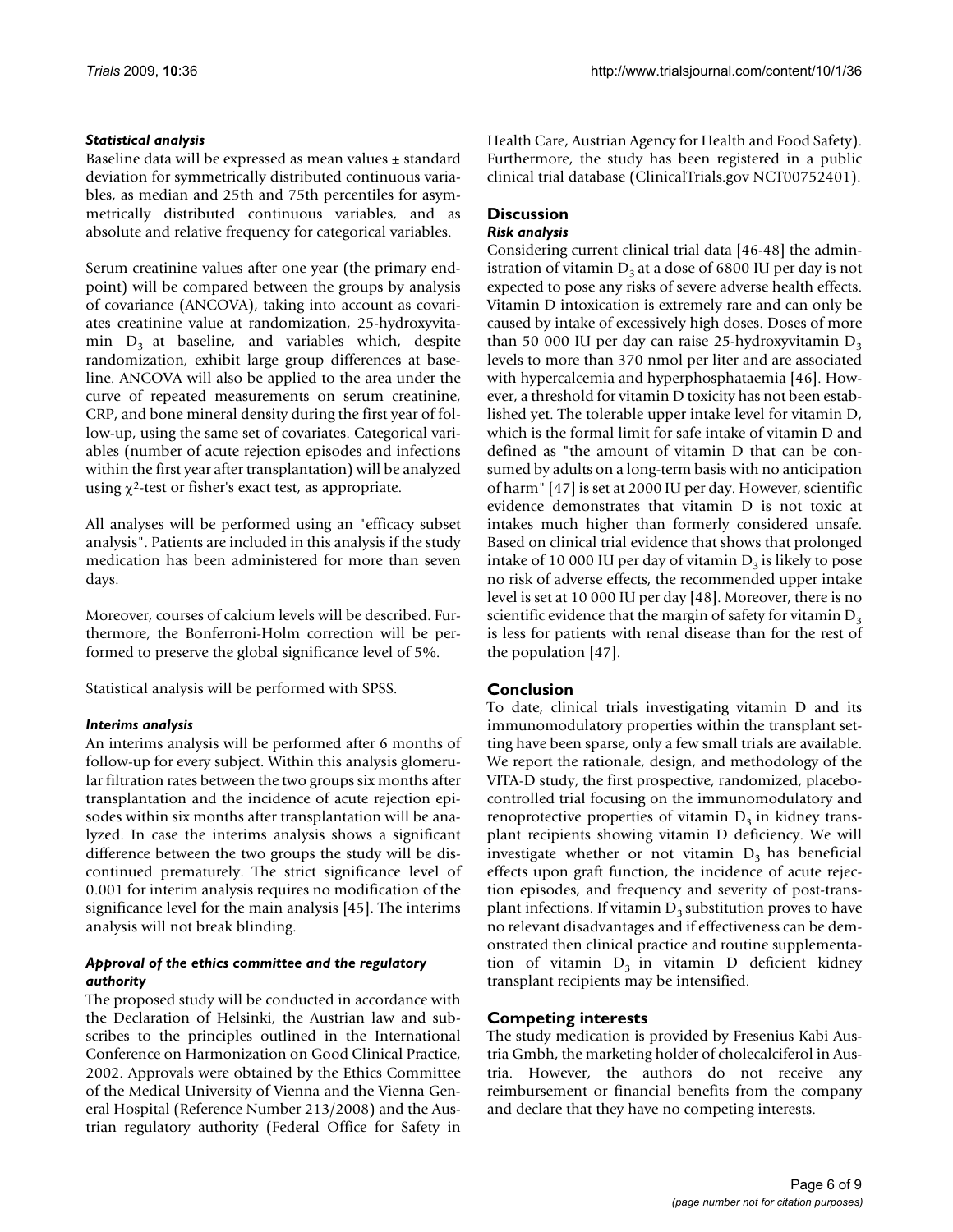<span id="page-6-0"></span>

#### **Authors' contributions**

UT made substantial contributions to the conception and design of the study and was essentially involved in drafting the study protocol and the manuscript.

GH participated in the design of the study by giving advice on statistics and will be involved in the statistical analyses.

RS will be in charge of the production, labeling and blinding of the investigational products.

TP participated in the design of the study by giving advice on laboratory procedures and will be involved in the laboratory analyses.

FK participated in the design of the study and helped to draft the manuscript.

FM participated in the design of the study and its coordination and helped to draft the manuscript.

WH participated in the design of the study and its coordination and helped to draft the manuscript.

KB is the principal investigator, responsible for recruitment and trial coordination. She developed the study idea and made substantial contributions to conception and design. Moreover, she was involved in drafting and revising the study protocol as well as this manuscript.

All authors will participate in the implementation or analysis of this study and approved the final manuscript.

## **Appendix**

#### *Eligibility criteria Inclusion criteria* Age  $> 18$

Deceased donor kidney transplant recipients

Only kidney transplant recipients

Vitamin D deficiency defined as 25-hydroxyvitamin  $D_3$  < 50 nmol per liter

#### *Exclusion Criteria*

Re-transplantation for the second time if the patient is highly immunized and therefore included in the aphaeresis program

Re-transplantation for the third or further time

Significant impaired intestinal resorption

History of inflammatory bowel disease: Crohn's disease, Ulcerative Colitis

Previous gastrectomy, small bowel or large bowel resection, intestinal bypass surgery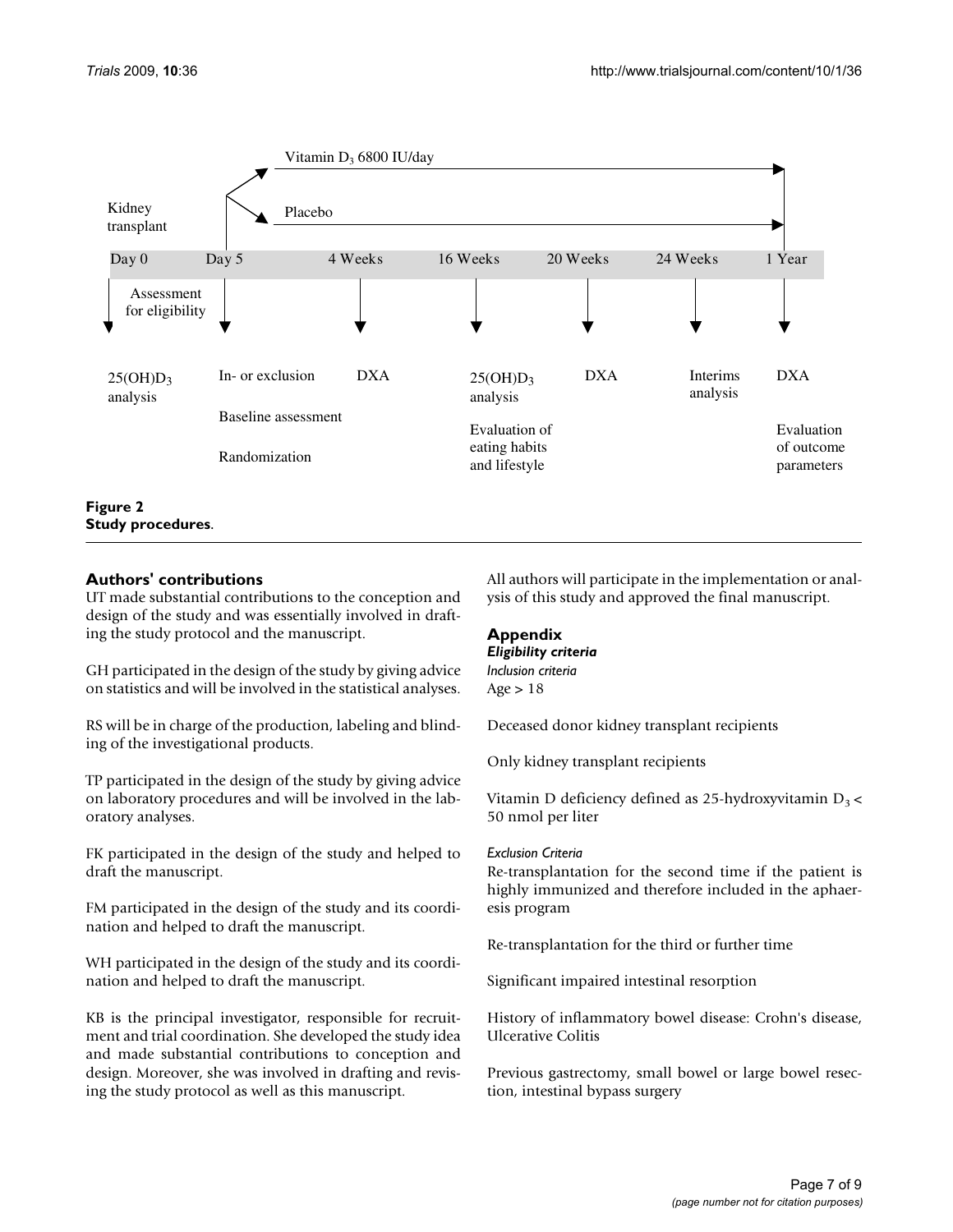Severe liver disease: cirrhosis

#### HIV positive

#### **Acknowledgements**

This study is financed by the Department of Internal Medicine III, Division of Nephrology and Dialysis of the Medical University of Vienna. The study medication is provided by Fresenius Kabi Austria GmbH.

We would like to give special thanks to the sponsors mentioned above, in particular to O. Univ. Prof. DDr. Walter Hörl, chair of the Division of Nephrology and Dialysis, for his support and advice in developing and performing this trial.

#### **References**

- <span id="page-7-0"></span>1. Dusso AS, Brown AJ, Slatopolsky E: **[Vitamin D.](http://www.ncbi.nlm.nih.gov/entrez/query.fcgi?cmd=Retrieve&db=PubMed&dopt=Abstract&list_uids=15951480)** *Am J Physiol Renal Physiol* 2005, **289:**F8-28.
- <span id="page-7-1"></span>2. Zittermann A: **[Vitamin D in preventive medicine: are we](http://www.ncbi.nlm.nih.gov/entrez/query.fcgi?cmd=Retrieve&db=PubMed&dopt=Abstract&list_uids=12720576) [ignoring the evidence?](http://www.ncbi.nlm.nih.gov/entrez/query.fcgi?cmd=Retrieve&db=PubMed&dopt=Abstract&list_uids=12720576)** *Br J Nutr* 2003, **89:**552-572.
- <span id="page-7-2"></span>3. Holick MF: **[Sunlight and vitamin D for bone health and pre](http://www.ncbi.nlm.nih.gov/entrez/query.fcgi?cmd=Retrieve&db=PubMed&dopt=Abstract&list_uids=15585788)[vention of autoimmune diseases, cancers, and cardiovascu](http://www.ncbi.nlm.nih.gov/entrez/query.fcgi?cmd=Retrieve&db=PubMed&dopt=Abstract&list_uids=15585788)[lar disease.](http://www.ncbi.nlm.nih.gov/entrez/query.fcgi?cmd=Retrieve&db=PubMed&dopt=Abstract&list_uids=15585788)** *Am J Clin Nutr* 2004, **80:**1678S-1688S.
- <span id="page-7-3"></span>4. Thomas MK, Lloyd-Jones DM, Thadhani RI, Shaw AC, Deraska DJ, Kitch BT, Vamvakas EC, Dick IM, Prince RL, Finkelstein JS: **[Hypovi](http://www.ncbi.nlm.nih.gov/entrez/query.fcgi?cmd=Retrieve&db=PubMed&dopt=Abstract&list_uids=9504937)[taminosis D in medical inpatients.](http://www.ncbi.nlm.nih.gov/entrez/query.fcgi?cmd=Retrieve&db=PubMed&dopt=Abstract&list_uids=9504937)** *N Engl J Med* 1998, **338:**777-783.
- <span id="page-7-4"></span>5. Wielen RP van der, Lowik MR, Berg H van den, de Groot LC, Haller J, Moreiras O, van Staveren WA: **[Serum vitamin D concentra](http://www.ncbi.nlm.nih.gov/entrez/query.fcgi?cmd=Retrieve&db=PubMed&dopt=Abstract&list_uids=7616799)[tions among elderly people in Europe.](http://www.ncbi.nlm.nih.gov/entrez/query.fcgi?cmd=Retrieve&db=PubMed&dopt=Abstract&list_uids=7616799)** *Lancet* 1995, **346:**207-210.
- <span id="page-7-5"></span>LaClair RE, Hellman RN, Karp SL, Kraus M, Ofner S, Li Q, Graves KL, Moe SM: **[Prevalence of calcidiol deficiency in CKD: a cross](http://www.ncbi.nlm.nih.gov/entrez/query.fcgi?cmd=Retrieve&db=PubMed&dopt=Abstract&list_uids=15957131)[sectional study across latitudes in the United States.](http://www.ncbi.nlm.nih.gov/entrez/query.fcgi?cmd=Retrieve&db=PubMed&dopt=Abstract&list_uids=15957131)** *Am J Kidney Dis* 2005, **45:**1026-1033.
- <span id="page-7-6"></span>7. Gonzalez EA, Sachdeva A, Oliver DA, Martin KJ: **[Vitamin D insuffi](http://www.ncbi.nlm.nih.gov/entrez/query.fcgi?cmd=Retrieve&db=PubMed&dopt=Abstract&list_uids=15452403)[ciency and deficiency in chronic kidney disease. A single](http://www.ncbi.nlm.nih.gov/entrez/query.fcgi?cmd=Retrieve&db=PubMed&dopt=Abstract&list_uids=15452403) [center observational study.](http://www.ncbi.nlm.nih.gov/entrez/query.fcgi?cmd=Retrieve&db=PubMed&dopt=Abstract&list_uids=15452403)** *Am J Nephrol* 2004, **24:**503-510.
- <span id="page-7-7"></span>8. Ducloux D, Courivaud C, Bamoulid J, Kazory A, Dumoulin G, Chalopin JM: **[Pretransplant serum vitamin D levels and risk of can](http://www.ncbi.nlm.nih.gov/entrez/query.fcgi?cmd=Retrieve&db=PubMed&dopt=Abstract&list_uids=18580467)[cer after renal transplantation.](http://www.ncbi.nlm.nih.gov/entrez/query.fcgi?cmd=Retrieve&db=PubMed&dopt=Abstract&list_uids=18580467)** *Transplantation* 2008, **85:**1755-1759.
- <span id="page-7-8"></span>Sadlier DM, Magee CC: [Prevalence of 25\(OH\) vitamin D \(cal](http://www.ncbi.nlm.nih.gov/entrez/query.fcgi?cmd=Retrieve&db=PubMed&dopt=Abstract&list_uids=17988259)**[cidiol\) deficiency at time of renal transplantation: a prospec](http://www.ncbi.nlm.nih.gov/entrez/query.fcgi?cmd=Retrieve&db=PubMed&dopt=Abstract&list_uids=17988259)[tive study.](http://www.ncbi.nlm.nih.gov/entrez/query.fcgi?cmd=Retrieve&db=PubMed&dopt=Abstract&list_uids=17988259)** *Clin Transplant* 2007, **21:**683-688.
- <span id="page-7-9"></span>10. Euvrard S, Kanitakis J, Claudy A: **[Skin cancers after organ trans](http://www.ncbi.nlm.nih.gov/entrez/query.fcgi?cmd=Retrieve&db=PubMed&dopt=Abstract&list_uids=12711744)[plantation.](http://www.ncbi.nlm.nih.gov/entrez/query.fcgi?cmd=Retrieve&db=PubMed&dopt=Abstract&list_uids=12711744)** *N Engl J Med* 2003, **348:**1681-1691.
- <span id="page-7-10"></span>11. Lynch IT, Eustace JA, Plant WD, Cashman KD, O'Keefe M, Lordan S, Moloney R: **[Inadequate dietary calcium and vitamin D intakes](http://www.ncbi.nlm.nih.gov/entrez/query.fcgi?cmd=Retrieve&db=PubMed&dopt=Abstract&list_uids=17971313) [in renal-transplant recipients in Ireland.](http://www.ncbi.nlm.nih.gov/entrez/query.fcgi?cmd=Retrieve&db=PubMed&dopt=Abstract&list_uids=17971313)** *J Ren Nutr* 2007, **17:**408-415.
- <span id="page-7-11"></span>12. Querings K, Girndt M, Geisel J, Georg T, Tilgen W, Reichrath J: **[25](http://www.ncbi.nlm.nih.gov/entrez/query.fcgi?cmd=Retrieve&db=PubMed&dopt=Abstract&list_uids=16303843) [hydroxyvitamin D deficiency in renal transplant recipients.](http://www.ncbi.nlm.nih.gov/entrez/query.fcgi?cmd=Retrieve&db=PubMed&dopt=Abstract&list_uids=16303843)** *J Clin Endocrinol Metab* 2006, **91:**526-529.
- <span id="page-7-12"></span>13. Stavroulopoulos A, Cassidy MJ, Porter CJ, Hosking DJ, Roe SD: [Vita](http://www.ncbi.nlm.nih.gov/entrez/query.fcgi?cmd=Retrieve&db=PubMed&dopt=Abstract&list_uids=17908281)**[min D status in renal transplant recipients.](http://www.ncbi.nlm.nih.gov/entrez/query.fcgi?cmd=Retrieve&db=PubMed&dopt=Abstract&list_uids=17908281)** *Am J Transplant* 2007, **7:**2546-2552.
- <span id="page-7-13"></span>14. Holick MF: **[Vitamin D for health and in chronic kidney disease.](http://www.ncbi.nlm.nih.gov/entrez/query.fcgi?cmd=Retrieve&db=PubMed&dopt=Abstract&list_uids=16076348)** *Semin Dial* 2005, **18:**266-275.
- <span id="page-7-14"></span>15. Mathieu C, Adorini L: **[The coming of age of 1,25-dihydroxyvita](http://www.ncbi.nlm.nih.gov/entrez/query.fcgi?cmd=Retrieve&db=PubMed&dopt=Abstract&list_uids=11927275)[min D\(3\) analogs as immunomodulatory agents.](http://www.ncbi.nlm.nih.gov/entrez/query.fcgi?cmd=Retrieve&db=PubMed&dopt=Abstract&list_uids=11927275)** *Trends Mol Med* 2002, **8:**174-179.
- <span id="page-7-15"></span>16. Bikle D: **[Nonclassic Actions of Vitamin D.](http://www.ncbi.nlm.nih.gov/entrez/query.fcgi?cmd=Retrieve&db=PubMed&dopt=Abstract&list_uids=18854395)** *J Clin Endocrinol Metab* 2008, **94:**26-34.
- <span id="page-7-16"></span>17. Mathieu C, Jafari M: **[Immunomodulation by 1,25-dihydroxyvita](http://www.ncbi.nlm.nih.gov/entrez/query.fcgi?cmd=Retrieve&db=PubMed&dopt=Abstract&list_uids=17063995)[min D3: therapeutic implications in hemodialysis and renal](http://www.ncbi.nlm.nih.gov/entrez/query.fcgi?cmd=Retrieve&db=PubMed&dopt=Abstract&list_uids=17063995) [transplantation.](http://www.ncbi.nlm.nih.gov/entrez/query.fcgi?cmd=Retrieve&db=PubMed&dopt=Abstract&list_uids=17063995)** *Clin Nephrol* 2006, **66:**275-283.
- <span id="page-7-17"></span>18. Laaksi I, Ruohola JP, Tuohimaa P, Auvinen A, Haataja R, Pihlajamaki H, Ylikomi T: **[An association of serum vitamin D concentrations](http://www.ncbi.nlm.nih.gov/entrez/query.fcgi?cmd=Retrieve&db=PubMed&dopt=Abstract&list_uids=17823437) [< 40 nmol/L with acute respiratory tract infection in young](http://www.ncbi.nlm.nih.gov/entrez/query.fcgi?cmd=Retrieve&db=PubMed&dopt=Abstract&list_uids=17823437) [Finnish men.](http://www.ncbi.nlm.nih.gov/entrez/query.fcgi?cmd=Retrieve&db=PubMed&dopt=Abstract&list_uids=17823437)** *Am J Clin Nutr* 2007, **86:**714-717.
- <span id="page-7-18"></span>19. Muhe L, Lulseged S, Mason KE, Simoes EA: **[Case-control study of](http://www.ncbi.nlm.nih.gov/entrez/query.fcgi?cmd=Retrieve&db=PubMed&dopt=Abstract&list_uids=9269215) [the role of nutritional rickets in the risk of developing pneu](http://www.ncbi.nlm.nih.gov/entrez/query.fcgi?cmd=Retrieve&db=PubMed&dopt=Abstract&list_uids=9269215)[monia in Ethiopian children.](http://www.ncbi.nlm.nih.gov/entrez/query.fcgi?cmd=Retrieve&db=PubMed&dopt=Abstract&list_uids=9269215)** *Lancet* 1997, **349:**1801-1804.
- <span id="page-7-19"></span>20. van Etten E, Mathieu C: **[Immunoregulation by 1,25-dihydroxyvi](http://www.ncbi.nlm.nih.gov/entrez/query.fcgi?cmd=Retrieve&db=PubMed&dopt=Abstract&list_uids=16046118)[tamin D3: basic concepts.](http://www.ncbi.nlm.nih.gov/entrez/query.fcgi?cmd=Retrieve&db=PubMed&dopt=Abstract&list_uids=16046118)** *J Steroid Biochem Mol Biol* 2005, **97:**93-101.
- <span id="page-7-20"></span>21. Boonstra A, Barrat FJ, Crain C, Heath VL, Savelkoul HF, O'Garra A: **[1alpha,25-Dihydroxyvitamin d3 has a direct effect on naive](http://www.ncbi.nlm.nih.gov/entrez/query.fcgi?cmd=Retrieve&db=PubMed&dopt=Abstract&list_uids=11673504) [CD4\(+\) T cells to enhance the development of Th2 cells.](http://www.ncbi.nlm.nih.gov/entrez/query.fcgi?cmd=Retrieve&db=PubMed&dopt=Abstract&list_uids=11673504)** *J Immunol* 2001, **167:**4974-4980.
- <span id="page-7-21"></span>22. Penna G, Adorini L: **[1 Alpha, 25-dihydroxyvitamin D3 inhibits](http://www.ncbi.nlm.nih.gov/entrez/query.fcgi?cmd=Retrieve&db=PubMed&dopt=Abstract&list_uids=10679076) [differentiation, maturation, activation, and survival of den](http://www.ncbi.nlm.nih.gov/entrez/query.fcgi?cmd=Retrieve&db=PubMed&dopt=Abstract&list_uids=10679076)dritic cells leading to impaired alloreactive T cell activation.** *J Immunol* 2000, **164:**2405-2411.
- <span id="page-7-22"></span>23. Adorini L, Penna G, Giarratana N, Roncari A, Amuchastegui S, Daniel KC, Uskokovic M: **Dendritic cells as key targets for immunomodulation by Vitamin D receptor ligands.** *J Steroid Biochem Mol Biol* 2004, **89–90:**437-441.
- <span id="page-7-23"></span>24. Gregori S, Casorati M, Amuchastegui S, Smiroldo S, Davalli AM, Adorini L: **[Regulatory T cells induced by 1 alpha,25-dihydrox](http://www.ncbi.nlm.nih.gov/entrez/query.fcgi?cmd=Retrieve&db=PubMed&dopt=Abstract&list_uids=11489974)[yvitamin D3 and mycophenolate mofetil treatment mediate](http://www.ncbi.nlm.nih.gov/entrez/query.fcgi?cmd=Retrieve&db=PubMed&dopt=Abstract&list_uids=11489974) [transplantation tolerance.](http://www.ncbi.nlm.nih.gov/entrez/query.fcgi?cmd=Retrieve&db=PubMed&dopt=Abstract&list_uids=11489974)** *J Immunol* 2001, **167:**1945-1953.
- <span id="page-7-24"></span>25. Becker BN, Hullett DA, O'Herrin JK, Malin G, Sollinger HW, DeLuca H: **[Vitamin D as immunomodulatory therapy for kidney](http://www.ncbi.nlm.nih.gov/entrez/query.fcgi?cmd=Retrieve&db=PubMed&dopt=Abstract&list_uids=12438976) [transplantation.](http://www.ncbi.nlm.nih.gov/entrez/query.fcgi?cmd=Retrieve&db=PubMed&dopt=Abstract&list_uids=12438976)** *Transplantation* 2002, **74:**1204-1206.
- <span id="page-7-25"></span>26. O'Herrin JK, Hullett DA, Heisey DM, Sollinger HW, Becker BN: **[A](http://www.ncbi.nlm.nih.gov/entrez/query.fcgi?cmd=Retrieve&db=PubMed&dopt=Abstract&list_uids=12381953) [retrospective evaluation of 1,25-dihydroxyvitamin D\(3\) and](http://www.ncbi.nlm.nih.gov/entrez/query.fcgi?cmd=Retrieve&db=PubMed&dopt=Abstract&list_uids=12381953) [its potential effects on renal allograft function.](http://www.ncbi.nlm.nih.gov/entrez/query.fcgi?cmd=Retrieve&db=PubMed&dopt=Abstract&list_uids=12381953)** *Am J Nephrol* 2002, **22:**515-520.
- 27. Tanaci N, Karakose H, Guvener N, Tutuncu NB, Colak T, Haberal M: **[Influence of 1,25-dihydroxyvitamin D3 as an immunomodu](http://www.ncbi.nlm.nih.gov/entrez/query.fcgi?cmd=Retrieve&db=PubMed&dopt=Abstract&list_uids=14697928)lator in renal transplant recipients: a retrospective cohort [study.](http://www.ncbi.nlm.nih.gov/entrez/query.fcgi?cmd=Retrieve&db=PubMed&dopt=Abstract&list_uids=14697928)** *Transplant Proc* 2003, **35:**2885-2887.
- 28. Sezer S, Uyar M, Arat Z, Ozdemir FN, Haberal M: **[Potential effects](http://www.ncbi.nlm.nih.gov/entrez/query.fcgi?cmd=Retrieve&db=PubMed&dopt=Abstract&list_uids=16213322) [of 1,25-dihydroxyvitamin D3 in renal transplant recipients.](http://www.ncbi.nlm.nih.gov/entrez/query.fcgi?cmd=Retrieve&db=PubMed&dopt=Abstract&list_uids=16213322)** *Transplant Proc* 2005, **37:**3109-3111.
- <span id="page-7-26"></span>29. Uyar M, Sezer S, Arat Z, Elsurer R, Ozdemir FN, Haberal M: **[1,25](http://www.ncbi.nlm.nih.gov/entrez/query.fcgi?cmd=Retrieve&db=PubMed&dopt=Abstract&list_uids=16980002)** [dihydroxyvitamin D\(3\) therapy is protective for renal func](http://www.ncbi.nlm.nih.gov/entrez/query.fcgi?cmd=Retrieve&db=PubMed&dopt=Abstract&list_uids=16980002)**tion and prevents hyperparathyroidism in renal allograft [recipients.](http://www.ncbi.nlm.nih.gov/entrez/query.fcgi?cmd=Retrieve&db=PubMed&dopt=Abstract&list_uids=16980002)** *Transplant Proc* 2006, **38:**2069-2073.
- <span id="page-7-27"></span>30. Ardalan MR, Maljaei H, Shoja MM, Piri AR, Khosroshahi HT, Noshad H, Argani H: **[Calcitriol started in the donor, expands the pop](http://www.ncbi.nlm.nih.gov/entrez/query.fcgi?cmd=Retrieve&db=PubMed&dopt=Abstract&list_uids=17524860)[ulation of CD4+CD25+ T cells in renal transplant recipients.](http://www.ncbi.nlm.nih.gov/entrez/query.fcgi?cmd=Retrieve&db=PubMed&dopt=Abstract&list_uids=17524860)** *Transplant Proc* 2007, **39:**951-953.
- <span id="page-7-28"></span>31. Ruster C, Wolf G: **[Renin-angiotensin-aldosterone system and](http://www.ncbi.nlm.nih.gov/entrez/query.fcgi?cmd=Retrieve&db=PubMed&dopt=Abstract&list_uids=17035613)** [progression of renal disease.](http://www.ncbi.nlm.nih.gov/entrez/query.fcgi?cmd=Retrieve&db=PubMed&dopt=Abstract&list_uids=17035613) **17:**2985-2991.
- <span id="page-7-29"></span>32. Wolf G: **[Renal injury due to renin-angiotensin-aldosterone](http://www.ncbi.nlm.nih.gov/entrez/query.fcgi?cmd=Retrieve&db=PubMed&dopt=Abstract&list_uids=16985515) [system activation of the transforming growth factor-beta](http://www.ncbi.nlm.nih.gov/entrez/query.fcgi?cmd=Retrieve&db=PubMed&dopt=Abstract&list_uids=16985515) [pathway.](http://www.ncbi.nlm.nih.gov/entrez/query.fcgi?cmd=Retrieve&db=PubMed&dopt=Abstract&list_uids=16985515)** *Kidney Int* 2006, **70:**1914-1919.
- <span id="page-7-30"></span>33. Li YC, Kong J, Wei M, Chen ZF, Liu SQ, Cao LP: **[1,25-Dihydroxy](http://www.ncbi.nlm.nih.gov/entrez/query.fcgi?cmd=Retrieve&db=PubMed&dopt=Abstract&list_uids=12122115)[vitamin D\(3\) is a negative endocrine regulator of the renin](http://www.ncbi.nlm.nih.gov/entrez/query.fcgi?cmd=Retrieve&db=PubMed&dopt=Abstract&list_uids=12122115)[angiotensin system.](http://www.ncbi.nlm.nih.gov/entrez/query.fcgi?cmd=Retrieve&db=PubMed&dopt=Abstract&list_uids=12122115)** *J Clin Invest* 2002, **110:**229-238.
- <span id="page-7-31"></span>34. Freundlich M, Quiroz Y, Zhang Z, Zhang Y, Bravo Y, Weisinger JR, Li YC, Rodriguez-Iturbe B: **Suppression of renin-angiotensin gene expression in the kidney by paricalcitol.** *Kidney Int* 2008, **4:**1394-402.
- <span id="page-7-32"></span>Schwarz U, Amann K, Orth SR, Simonaviciene A, Wessels S, Ritz E: **[Effect of 1,25 \(OH\)2 vitamin D3 on glomerulosclerosis in](http://www.ncbi.nlm.nih.gov/entrez/query.fcgi?cmd=Retrieve&db=PubMed&dopt=Abstract&list_uids=9607202) [subtotally nephrectomized rats.](http://www.ncbi.nlm.nih.gov/entrez/query.fcgi?cmd=Retrieve&db=PubMed&dopt=Abstract&list_uids=9607202)** *Kidney Int* 1998, **53:**1696-1705.
- <span id="page-7-33"></span>36. Makibayashi K, Tatematsu M, Hirata M, Fukushima N, Kusano K, Ohashi S, Abe H, Kuze K, Fukatsu A, Kita T, Doi T: **[A vitamin D](http://www.ncbi.nlm.nih.gov/entrez/query.fcgi?cmd=Retrieve&db=PubMed&dopt=Abstract&list_uids=11337371) [analog ameliorates glomerular injury on rat glomerulone](http://www.ncbi.nlm.nih.gov/entrez/query.fcgi?cmd=Retrieve&db=PubMed&dopt=Abstract&list_uids=11337371)[phritis.](http://www.ncbi.nlm.nih.gov/entrez/query.fcgi?cmd=Retrieve&db=PubMed&dopt=Abstract&list_uids=11337371)** *Am J Pathol* 2001, **158:**1733-1741.
- <span id="page-7-34"></span>37. Kuhlmann A, Haas CS, Gross ML, Reulbach U, Holzinger M, Schwarz U, Ritz E, Amann K: **[1,25-Dihydroxyvitamin D3 decreases podo](http://www.ncbi.nlm.nih.gov/entrez/query.fcgi?cmd=Retrieve&db=PubMed&dopt=Abstract&list_uids=14600034)[cyte loss and podocyte hypertrophy in the subtotally](http://www.ncbi.nlm.nih.gov/entrez/query.fcgi?cmd=Retrieve&db=PubMed&dopt=Abstract&list_uids=14600034) [nephrectomized rat.](http://www.ncbi.nlm.nih.gov/entrez/query.fcgi?cmd=Retrieve&db=PubMed&dopt=Abstract&list_uids=14600034)** *Am J Physiol Renal Physiol* 2004, **286:**F526-533.
- <span id="page-7-35"></span>38. Piecha G, Kokeny G, Nakagawa K, Koleganova N, Geldyyev A, Berger I, Ritz E, Schmitt CP, Gross ML: **[Calcimimetic R-568 or calcitriol:](http://www.ncbi.nlm.nih.gov/entrez/query.fcgi?cmd=Retrieve&db=PubMed&dopt=Abstract&list_uids=18199601) [equally beneficial on progression of renal damage in subto](http://www.ncbi.nlm.nih.gov/entrez/query.fcgi?cmd=Retrieve&db=PubMed&dopt=Abstract&list_uids=18199601)[tally nephrectomized rats.](http://www.ncbi.nlm.nih.gov/entrez/query.fcgi?cmd=Retrieve&db=PubMed&dopt=Abstract&list_uids=18199601)** *Am J Physiol Renal Physiol* 2008, **294:**F748-757.